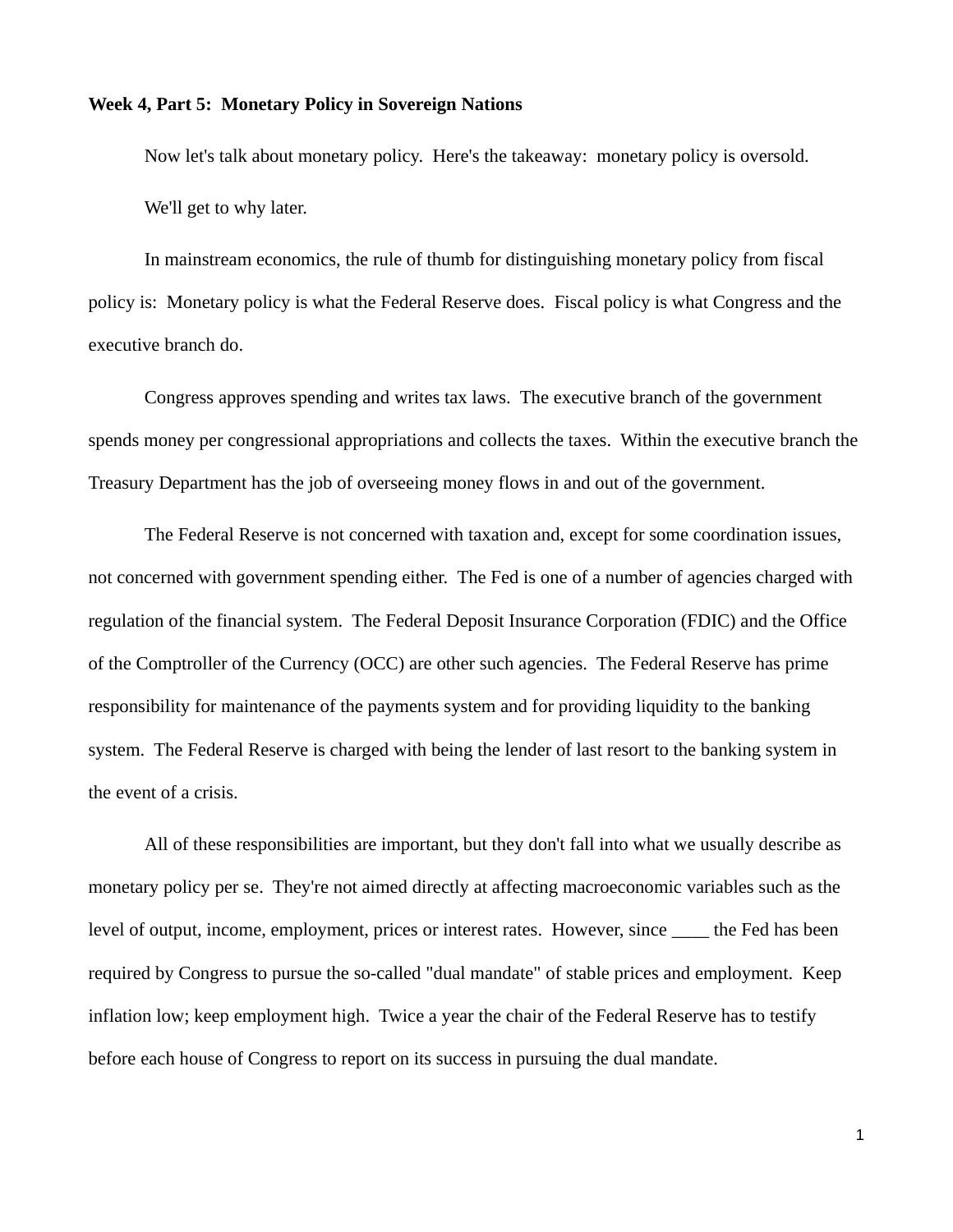So the questions we have to ask are:

- \* What are the tools of monetary policy which the Fed uses to pursue the dual mandate?
- \* How well do those tools work?

The principal tools available to the Fed to affect the overall economy are changes in interest rates. Interest rates affect decisions made by individuals and businesses to borrow. Individuals borrow for housing purchases; purchases of durable goods such as autos; student loans; and consumption on credit cards. Businesses borrow for long-term investment in plant and equipment, financing raw materials purchases and inventories, and covering short-term cash-flow needs. If interest rates go up, all of those activities are likely to fall. Those declines will show up in the 'C' (consumption) and 'I' (investment) components of GDP. If interest rates go down, all of those activities are likely to increase, leading to increases in 'C' and 'I' and therefore in GDP.

The interest rates which lenders charge for these forms of credit are usually expressed as markups on the rate at which banks lend to each other overnight. Banks have to meet reserve requirements imposed by the Fed and if, at the end of the business day, they are short reserves, the quickest way for them to obtain reserves is to borrow them overnight from banks with surplus reserves. In the U.S., this overnight interbank interest rate is called the "federal funds rate (or the "fed funds rate" for short).

The fed funds rate is the Federal Reserve's most important policy target. The Fed tries to keep the fed funds rate within a certain narrow range, currently 2% to 2.25% per year. When the Fed lowered its fed funds target rate by a quarter of one percent this summer, it did so in the hope that borrowing would become more attractive to individuals and firms, thereby staving off anticipated declines in GDP.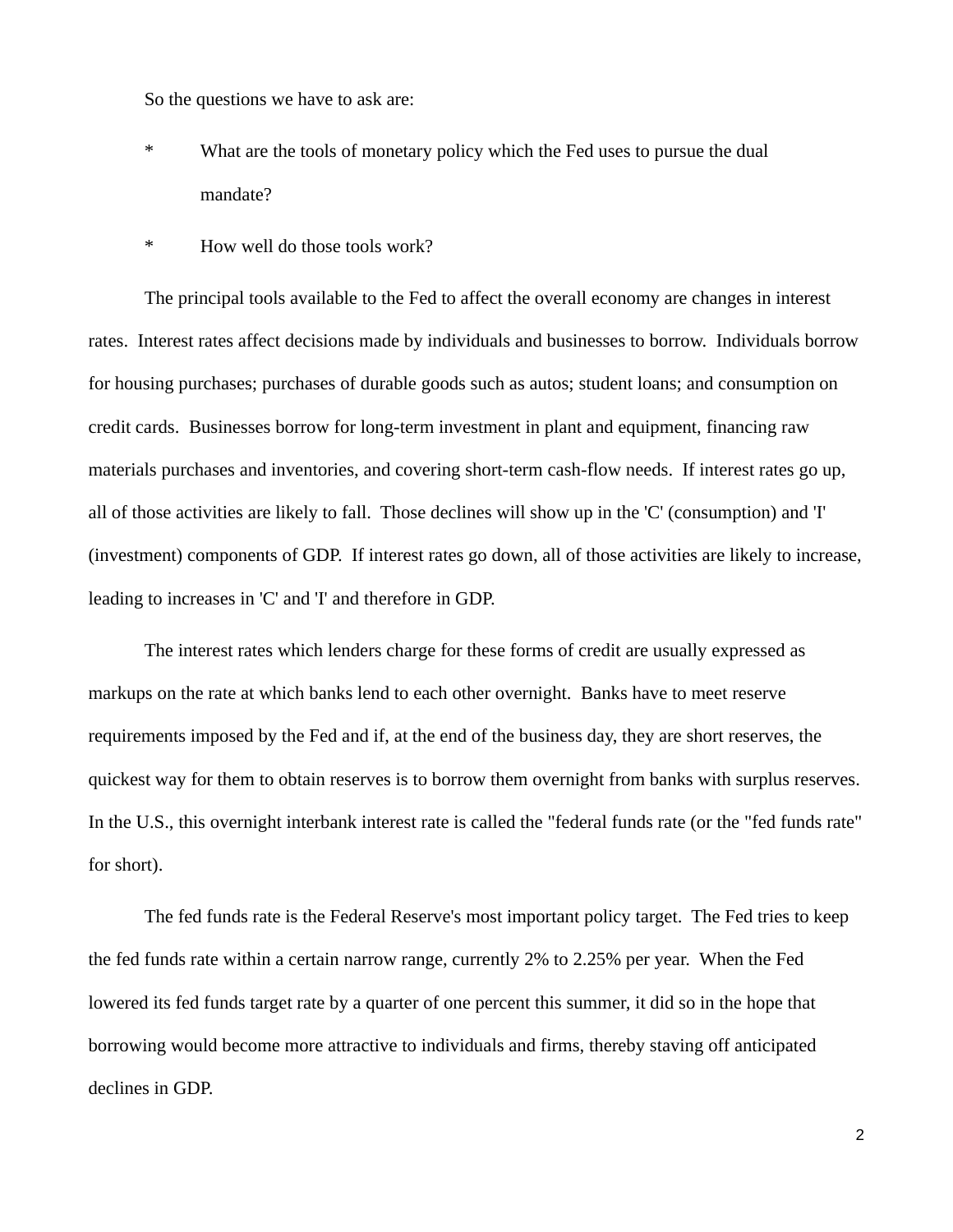How does the Fed affect the fed funds rate? We'll get to that in a minute.

Before that we have to take note of two other interest rates that the Fed directly controls. Each bank that is part of the Federal Reserve system has an account at the Fed — its reserve account. The main purpose of a bank's reserve accounts is to settle payments with other banks, i.e., to clear checks. Does the Fed pay banks interest on the funds in their reserve accounts? Currently, the answer is yes: a low, nominal rate of  $\_\%$ . But that's a relatively recent development. For decades, up until  $\_\_$  the rate of interest which the Fed paid to banks on their reserve accounts was 0%.

The other interest rate which the Fed directly controls is the discount rate. We said that banks typically meet shortfalls in their reserve requirements by borrowing from one another overnight at the federal funds rate. That lending presumes that the lending bank has confidence in the borrowing bank's ability to re-pay the loan. What if the borrowing bank can't win the confidence of a lending bank? At that point, it has to suffer the embarassment of borrowing directly from the Fed itself. This is often called "borrowing at the discount window" and the rate the Fed charges is known as the "discount rate".

So we have three relevant interest rates:

- \* Lowest is the rate which the central bank pays on reserves deposited with it by member banks. Let's call this the **floor rate**. Policy could set this as low as 0%.
- \* In between is the **overnight interbank rate**, which the central bank tries to keep within a certain range.
- \* Highest is the **discount rate**, which is in effect a penalty rate.

## **Open Market Operations**

How does the central bank act so as to keep the overnight interbank rate within the targeted range? By what are called open market operations. Let's say a bank finds itself with excess reserves at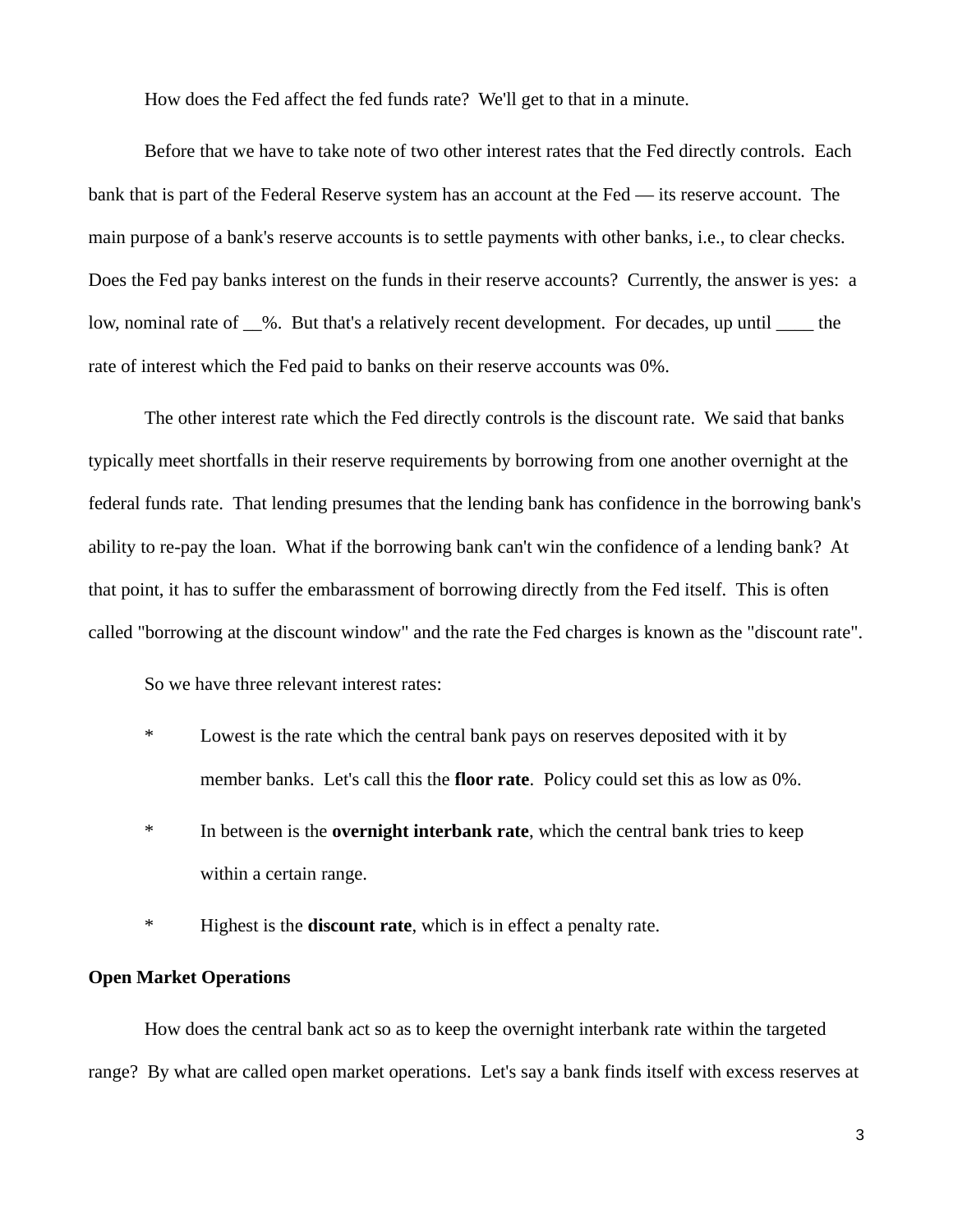the end of the day. Those reserves are only earning interest, if a all, at the floor rate. So the bank has an incentive to get a better rate of return on those reserves and it can get that by lending to another bank at the interbank rate. But what if the banking system as a whole is awash with excess reserves. Individual banks will compete to lend in the interbank market by lowering the interest rate they'll charge a borrowing bank. That tends to drive down the interbank rate toward the floor rate (or zero). More specifically, it tends to drive down the interbank rate past the lower edge of the central bank's targeted range.

At this point the central bank has to take action to keep the interbank rate from sinking below the targeted range. It conducts what are called "open market operations." At any given moment the Fed has a large quantity of Treasury bonds in its portfolio. The banks likewise have a large quantity of Treasury bonds in their portfolios. Generally speaking, these bonds, being long-term financial instruments, will pay a rate of interest higher than the overnight interbank rate. The central bank will offer to sell Treasuries to member banks. If the member banks accept, they will pay for these Treasuries with their excess reserves. The fact that excess reserves will go for Treasuries rather than overnight lending will alleviate downward pressure on the interbank rate and keep it within the range desired by the central bank.

If the banking system as a whole is short on reserves, there will be upward pressure on the overnight interbank rate. The central bank offers to buy Treasuries from individual banks and credits the reserve accounts of those banks at the Fed.

In either case, the effect of open market operations is to change the composition of banks' asset portfolios. Sometimes more cash (in the form of reserves); sometimes more longer-term assets (Treasury notes and bonds). Open market operations do not change the level of net financial assets held by the banking system as a whole.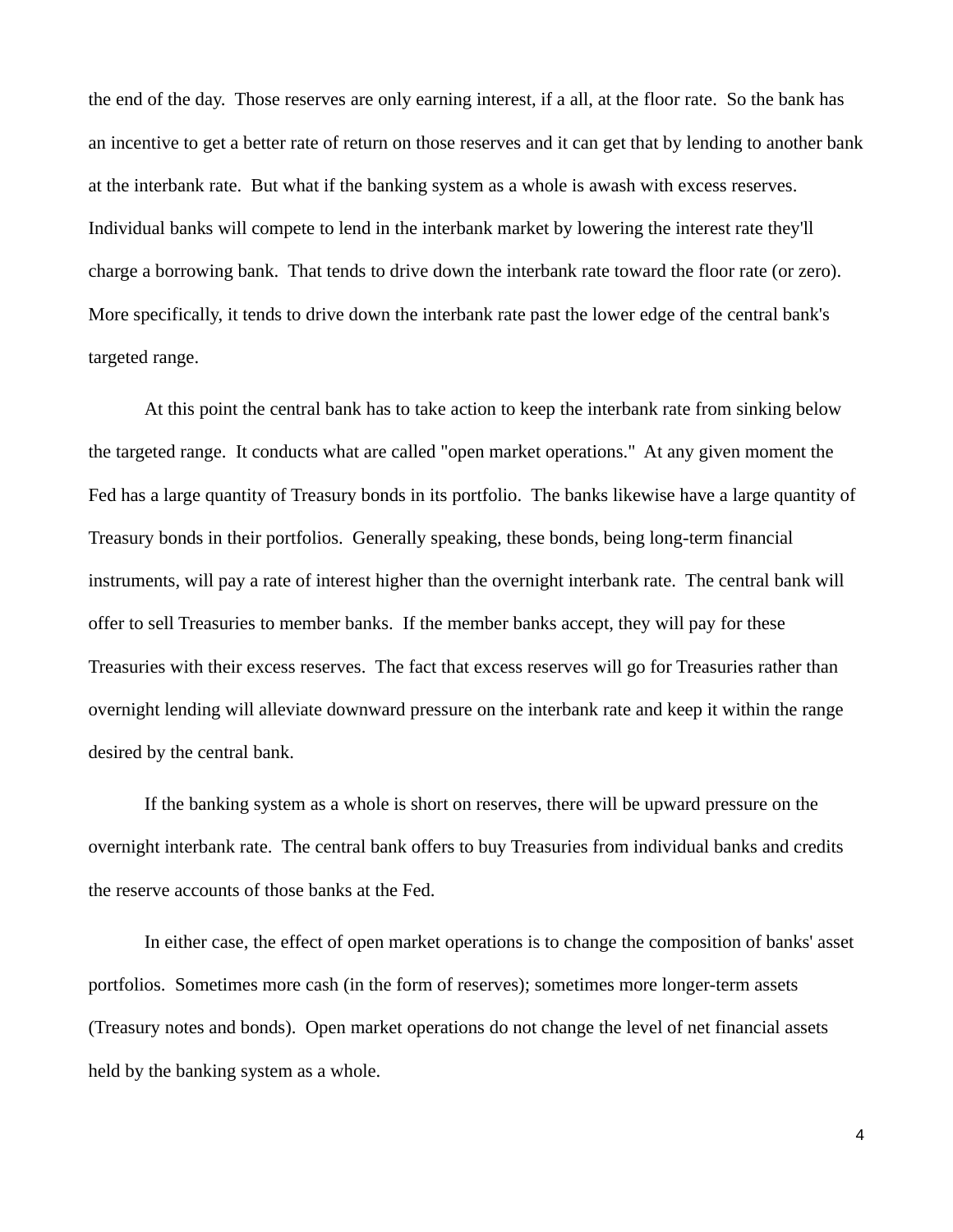You can see that this all gets quite complicated — but we have to toss in a few other observations.

First, we spoke of reserve requirements: the percentage of deposits which an individual bank must keep by law or central bank policy in its reserve account at the central bank. We should note that while the U.S. imposes reserve requirements on banks, other countries (*e.g.*, Canada) do not. This does not mean that the banks in other countries are less safe than U.S. banks. It just means that their safety is enforced in other ways. It also does not mean that banks in other countries are free to make more loans than U.S. banks. MMT stresses that banks lend when they spot profitable lending opportunities and then satisfy any reserve requirements after the fact.

Second, while the central bank focuses mainly on the overnight interbank rate, it can also influence longer-term rates as well. Suppose the Fed sells a large quantity of 10-year Treasury bonds from its portfolio. This puts downward pressure on the market price of these 10-year Treasuries. Since the price of bonds and their effective interest rates vary inversely with one another, the effective interest rate on these Treasuries will rise.

Third, while in normal times central bank open market operations are implemented through purchase and sale of Treasury bonds — very safe, highly tradeable assets — in times of crisis, the central bank, as part of its lender-of-last-resort function may purchase other less safe, more illiquid assets from banks and in turn provide banks with an injection of reserves. We saw the Fed bail out the very largest banks during the Great Financial Crisis by purchasing bad debt from the banks in the Troubled Asset Relief Program (TARP) and the so-called quantitative easing (QE). But note that in these crises keeping interest rates within a certain band becomes a much less important target for central bank policy than salvaging the overall financial system.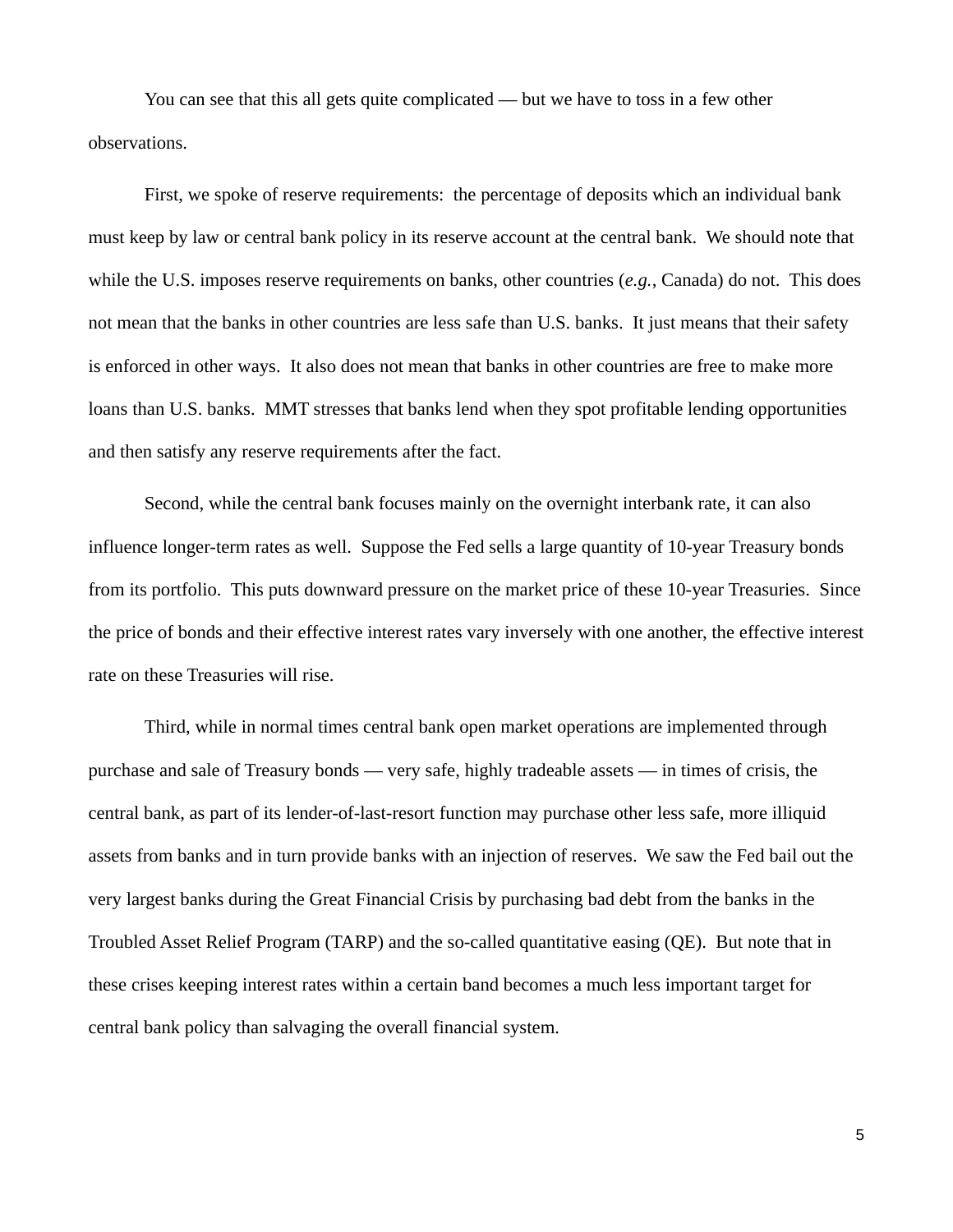Fourth, we spoke of Treasury bonds as being major components of the balance sheets of both individual banks and the central bank — but we glided past the question of how those Treasuries got there in the first place. Conventional economic theory says that the Treasury sells bonds to "pay for" spending when tax revenues are insufficient. Treasury bonds are therefore seen as plugging the hole created by deficit spending. Conventional economic theory therefore characterizes sale of federal debt instruments as fiscal policy — what the Treasury does — and not part of monetary policy — what the Federal Reserve does.

Modern monetary theory takes a different view. MMT says that the federal government, in its sovereign capacity as the currency issuer, creates money by spending it into the economy, then pulls that money back out of the economy via taxation. People wouldn't have the currency with which to pay their taxes if the government hadn't spent that into the economy first. Similarly, when the Treasury sells bonds, the purchasers must have somehow acquired the currency with which to make those purchases. That can only have happened if the government has spent that currency into the economy first. Treasury bond sales therefore don't "pay for" government spending any more than taxation does.

What then is the function of Treasury bonds? They offer an alternative to cash in the portfolios of the non-government sector of the economy. They provide a very safe financial asset that serves as the foundation of the financial system — the benchmark against which all other financial assets are valued.

You could say that MMT views Treasury bond sales more as a part of monetary policy than of fiscal policy. But it would be better to say that MMT believes that the conventional view — a sharp distinction between fiscal policy and monetary policy — is misleading. In point of fact, the Treasury and the Federal Reserve cooperate quite closely on a daily basis, so what are conventionally called fiscal policy and monetary policy actually blur into one another.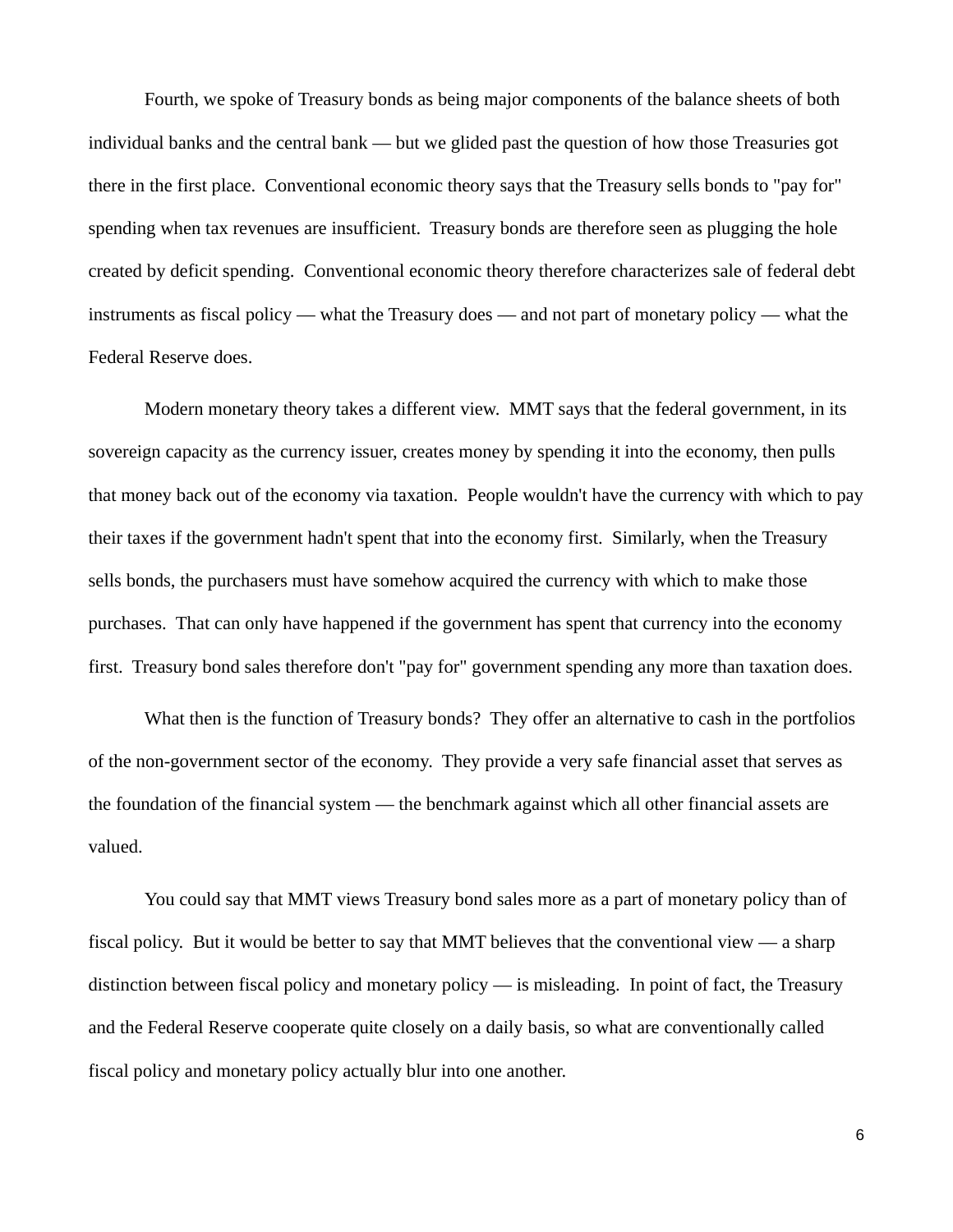So, if the main tool of monetary policy is central bank moderation of interest rates, how effective is that tool?

Well, we know from the experience of 1979-1982 that:

- \* If the government believes that inflation is "out of control";
- \* If the government believes that "excessive" wage increases are the main driver of that inflation;
- \* If the government believes that "excessive" wage increases reflect "excessive" bargaining power on the part of labor;
- \* If the government believes that labor's bargaining power can be "tamed" by throwing lots of people out of work;
- \* If the level of employment is a function of aggregate demand;
- \* If aggregate demand is significantly affected by individuals' and businesses' ability to borrow;
- \* If jacking up interest rates to very high levels will diminish the demand for credit;
- \* Then, jacking up interest rates will choke off credit, leading to a fall in aggregate demand, a fall in employment, a fall in labor's ability to bargain for higher wages, a fall in money wages (and perhaps in real wages as well), and an eventual relief from the part of inflation attributable to wage increases.

So, yes, at the extreme, changes in interest rates can have a tremendous impact on the overall level of output, income and employment.